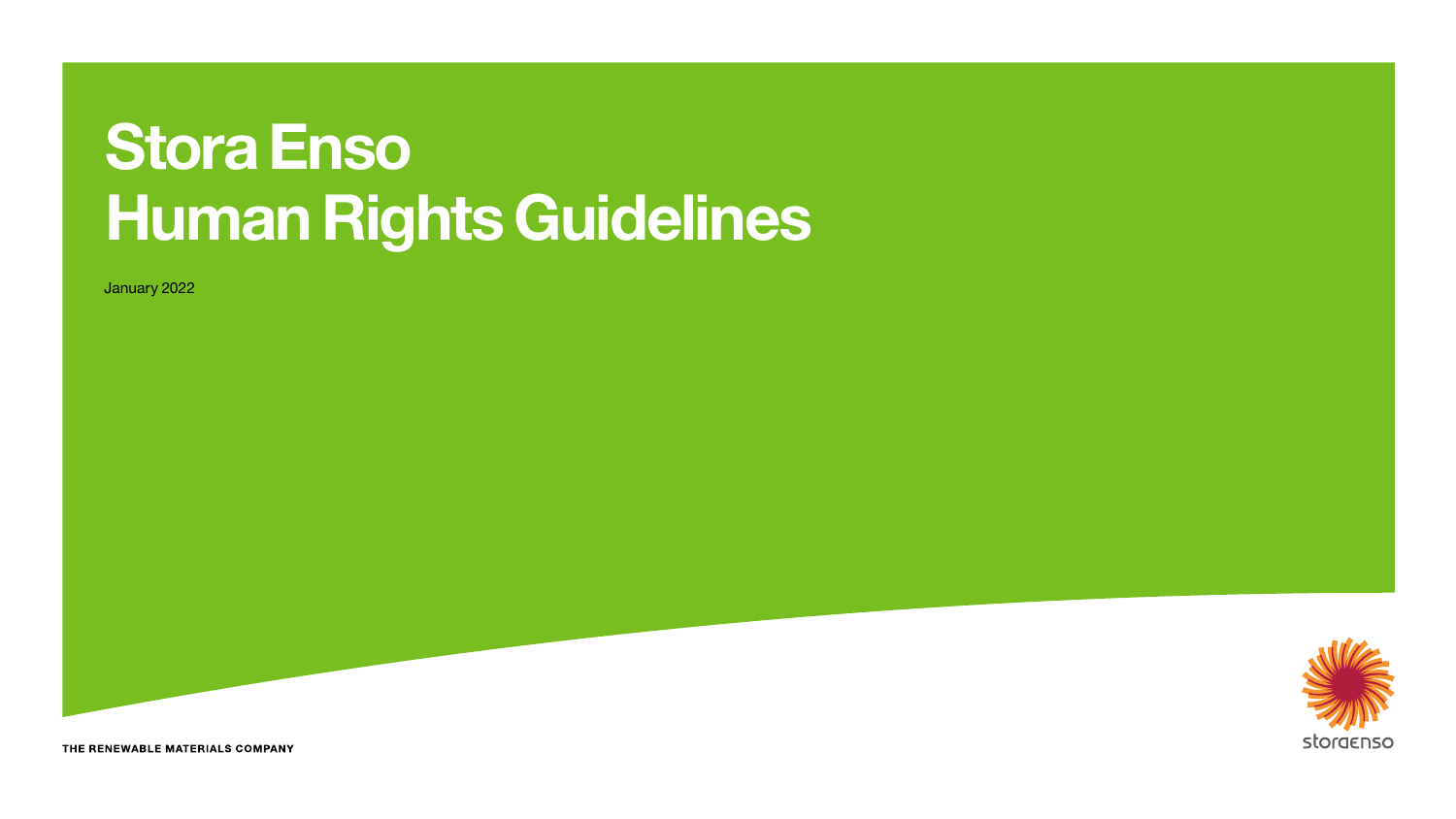# Human Rights **Guidelines**

Respect for human rights is a core element of Stora Enso's social responsibility and foundation of our sustainability approach. Our human rights work is guided by international principles and standards, local regulation, and our company values.



### About the Human Rights Guidelines

These Human Rights Guidelines provide a comprehensive overview of the objectives defined in Stora Enso's Human Rights Policy and how we work to achieve those objectives. The guidelines also explain how we defined our highest priority human rights, how they are addressed in our everyday work, and how they are kept up to date.

#### Biodiversity  $\left\{\right\}$  UII Climate  $\left\{\right\}$  Circularity Human rights **Community** Sustainable sourcing Emissions and energy Sustainable forestry Materials, residuals, and waste **Water** Employees **Safety** Business ethics Our foundation is in responsible business practices

### Policy objectives

In our *Human Rights Policy*, we outline our ambition and objectives for respecting human rights throughout our operations. In this section, we explain how the objectives are carried out in practice.

[Read more on page 2.](#page-2-0)

### Highest priority human rights

We have defined *highest priority human rights* that are the focus of our work. In this section, we explain how these human rights may be impacted by our operations.

▶ [Read more on page 4.](#page-4-0)

#### Integrating human rights

Respecting human rights is integrated into our *sustainability approach*. In this section, we present how human rights impacts are connected to the environmental and social foundation of our approach.

▶ [Read more on page 10.](#page-10-0)

Transformation to the regenerative materials system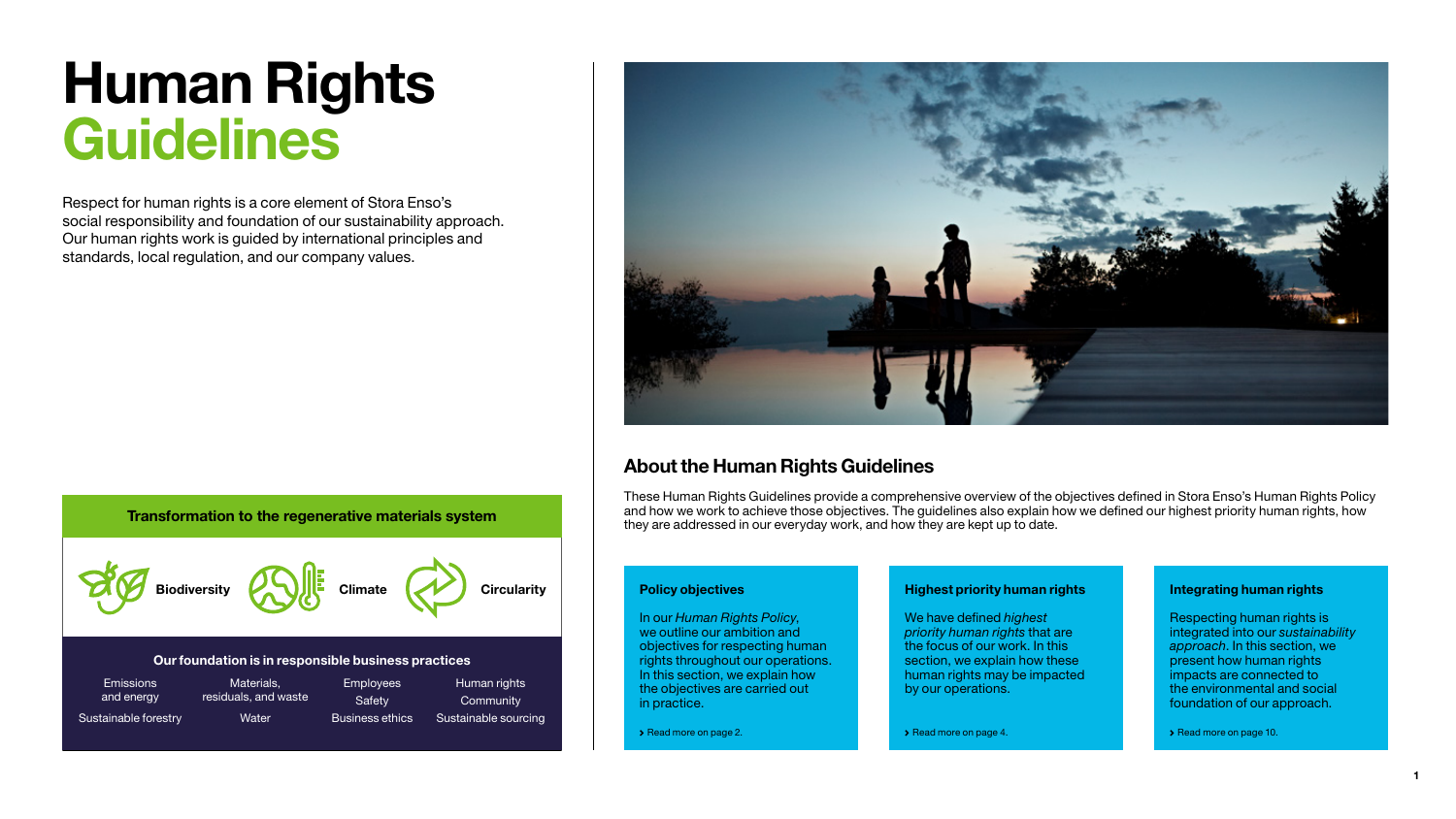<span id="page-2-0"></span>1

## Stora Enso's human rights policy objectives: committed to respecting human rights

### Our contribution as the renewable materials company

When Stora Enso grows and harvests trees, makes renewable products, transports materials, or works with suppliers, it has an impact on people. The United Nation's Guiding Principles on Business and Human Rights (UNGP's) highlight that companies have an ongoing responsibility to respect human rights, even where government actions and regulatory frameworks are inadequate. Compliance with these principles means that companies must conduct human rights due diligence to identify, assess, and remedy – make better – the human rights impacts of their operations, products, and services. Stora Enso is fully committed to adhere to the UNGP's.

### Our policy objectives explained

1 Our human rights work is guided by international principles and standards, local regulation, and our company values of 'Lead' and 'Do what's right'.

Stora Enso is committed to respecting human rights throughout its operations and in all its relationships. Human rights in this context include, at a minimum, those rights set out in the International Bill of Rights<sup>1</sup>, the core labour rights conventions of the International Labor Organization (ILO), and international agreements on the rights of vulnerable groups<sup>2</sup>. We also observe the human rights-related principles of the UN Global Compact, relevant Children's Rights and Business Principles, and the OECD's Guidelines for Multinational Enterprises.

Stora Enso complies with all applicable local, national, and international laws, regulations, and voluntary commitments wherever we do business. New legislation on human rights due diligence by companies is being explored and developed in numerous countries and on a regional and global level. Stora Enso supports human rights regulation that puts companies on an equal standing and helps to ensure that rightsholders are treated with decency and respect.

Following laws and rules is only the beginning for Stora Enso. With our company values – Lead and Do What's Right – we endeavor to set the example. The Stora Enso Code is a guideline for all our employees that explains our approach to ethical business practices, human and labour rights, as well as environmental values. The Code guides Stora Enso's work and is applied wherever we operate.

<sup>2</sup> We take human rights into account across our operations from investment decisions onwards, paying special attention to vulnerable groups, and encourage our partners to do the same.

We require that human rights risks and impacts are taken into account throughout our operations, including investment decisions related to mergers, acquisitions, and divestments. Our investment guidelines stipulate that environmental and social risks and impacts, including those related to human rights, must be duly identified, assessed, and addressed prior to approval in projects with business-critical risks. We pay special attention to the human rights of groups at heightened risk, such as children, women, migrant workers, and indigenous peoples.

We encourage our partners to constantly improve their human rights performance by clearly communicating our values and expectations to them. This can be done using methods, such as contractual requirements or cooperating to address any challenges the partner may be facing.

<sup>3</sup> We engage with affected and potentially affected stakeholders to ensure that our approach and focus are valid.

We engage with potentially affected people and/or their representatives on a regular basis to identify any needs for updating our priorities, policies, and practices. This includes, for example, visiting local communities; consulting with communities prior to any planned actions, such as harvesting operations; organising "open house" events at our units; consulting stakeholders when updating documents that affect them; and having an open dialogue with labour unions. In addition, our employees can voice their views on the company's performance as an employer through our annual employee survey.

<sup>1</sup> The International Bill of Rights consists of the Universal Declaration of Human Rights; the International Covenant on Economic, Social and Cultural Rights; and the International Covenant on Civil and Political Rights. <sup>2</sup> Including but not limited to the Indigenous and Tribal Peoples Convention (C169); the Convention on the Elimination of Discrimination Against Women (CEDAW), Convention on the Rights of the Child (UNCRC), the International Convention on the Protection of the Rights of All Migrant Workers and Members of Their Families (CRMW).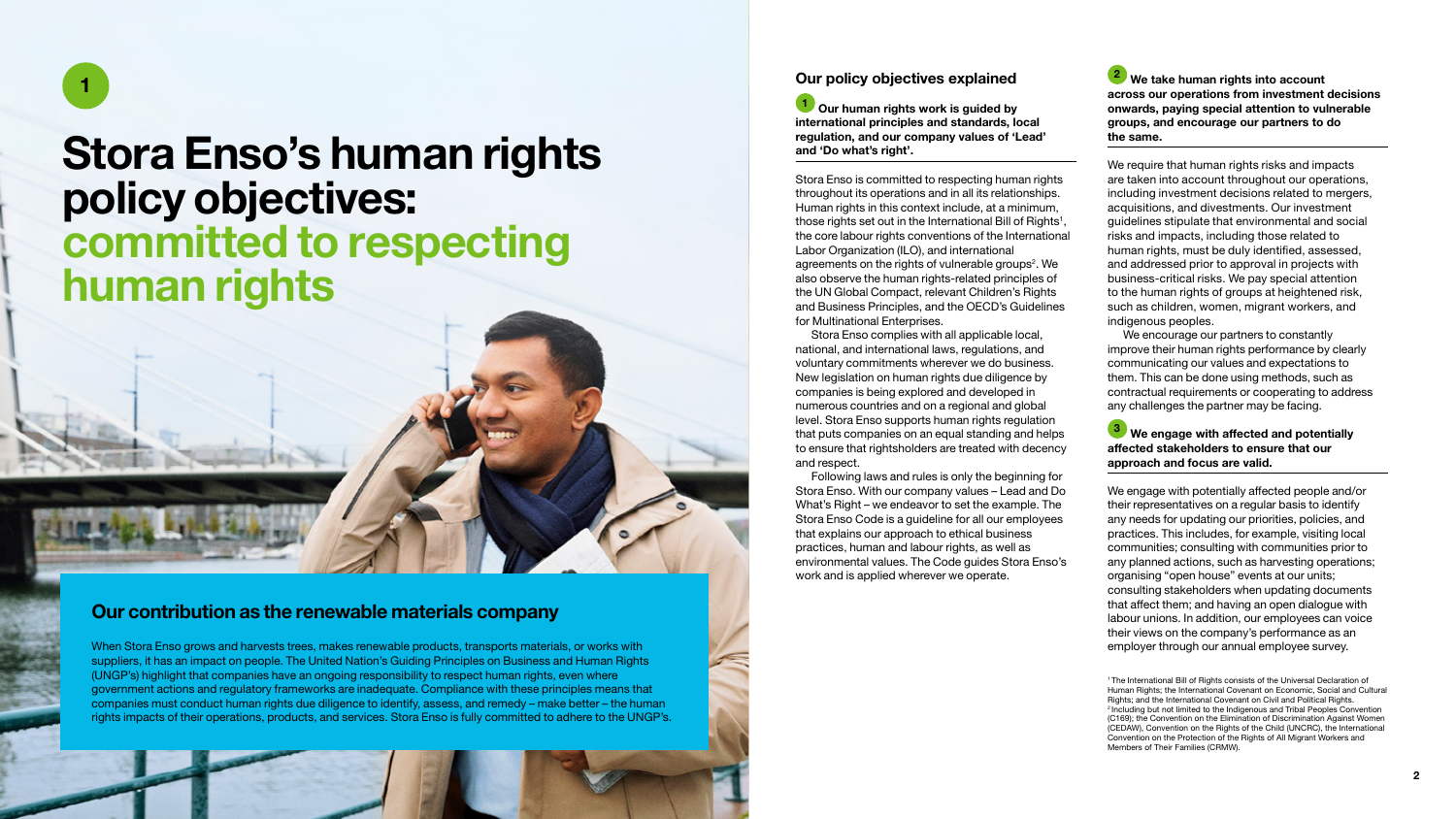4 We remedy situations where our activities have caused or contributed to an adverse human rights impact and engage with affected stakeholders in finding the best solutions. We do not obstruct the access of affected stakeholders to other remedy initiatives.

Stora Enso is committed to remedy situations where our activities have caused or contributed to adverse human rights impacts. Where violations are committed by third parties with links to Stora Enso through our operations, products, or services, we strive to use our influence together with relevant stakeholders to ensure that those impacts are remedied. The best solutions are dependent on the needs of the affected people and the details of the case, which is why we engage with affected stakeholders and/or their representatives to find those solutions.

We collaborate with other remedy initiatives and do not obstruct the access of affected stakeholders to these initiatives.

**5** We work to raise awareness on human rights in our organisation, conduct human rights due diligence, and report on our human rights performance.

All our employees receive Stora Enso Code training, which includes a section on human rights. We aim to ensure that our new employees complete this training within their first month of employment. In addition, we provide human rights training in various forms as required by the employee's tasks, including security personnel, purchasers, and other personnel in positions that require interaction with external stakeholders. Labour rights training is also included in our human resources processes.

We use a range of tools to conduct continuous human rights due diligence of our operations. These tools include monitoring compliance with our policies, requirements, and guidelines; ensuring that our grievance mechanisms are operating effectively and are accessible to all relevant stakeholders; engaging and consulting with affected people or their representatives; and conducting project-specific impact assessments.

Stora Enso reports on its human rights work annually and strives to align its reporting with the UNGP reporting framework. We also publish an annual Slavery and Human Trafficking Statement. We follow developments in national and regional legislation to ensure we are compliant with all regulation.

### 6 We require our suppliers to respect human and labour rights and comply with our policies and guidelines.

The Stora Enso Supplier Code of Conduct (SCoC) is the cornerstone of our approach to responsible sourcing. It is a legally binding document that imposes sustainability requirements on our suppliers concerning human and labour rights, occupational health and safety, environmental commitments, and responsible business practices. The SCoC applies to all our sourcing categories globally.

For more information about our sustainable sourcing process, visit [storaenso.com](https://www.storaenso.com/en).

7 Where national human rights laws differ from international human rights laws or standards. we comply with those laws or standards that are most favourable to the rights-holder.

Where local laws or regulations differ from the Stora Enso Code, we must make sure that we meet both standards. In our own operations, we are committed to applying the standard that is most beneficial to the employee. For example, in markets where (private) unions are not allowed, we seek to facilitate other forms of worker representation.

In our supply chain, if there are differences between the requirements of regulation and those of Stora Enso's Supplier Code of Conduct (SCoC), or between the supplier's own code of conduct and our SCoC, the supplier must adhere to whatever is stricter.

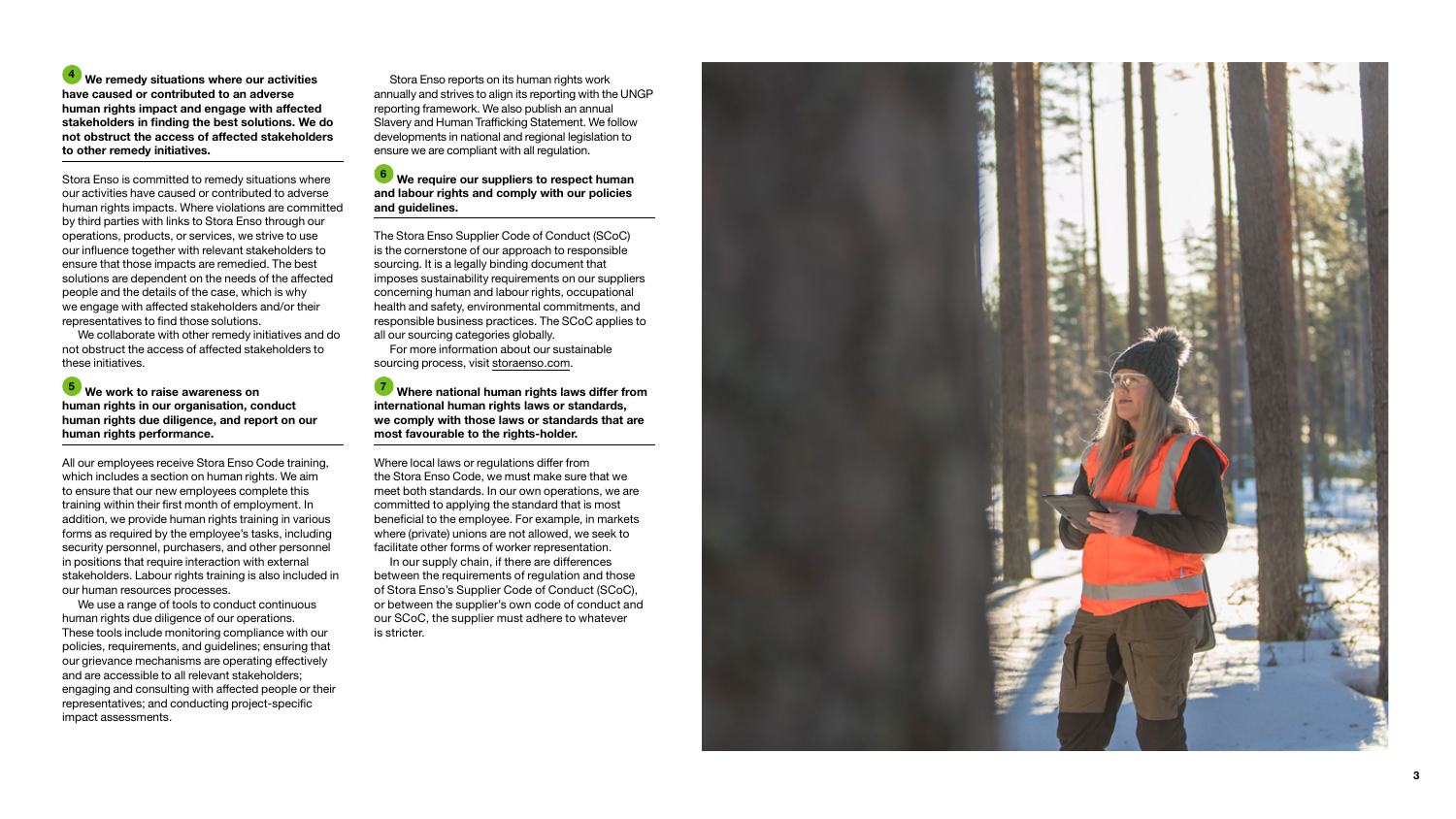# **Prioritising** human rights

<span id="page-4-0"></span>2

Stora Enso is a global company that directly impacts some 22,000 employees, 20,000 suppliers and thousands of customers globally. Through family, friends, and communities, we have an indirect impact on even more people. With a sphere of influence this extensive, it is essential that human rights are respected throughout our value chain. While we respect and consider all human rights important, we focus our human rights work on those human rights issues on which our operations can have the most severe impact.

Stora Enso respects all human rights established in the International Bill of Human Rights, and we are committed to implementing the United Nations' Guiding Principles on Business and Human Rights. Of the rights included in these documents, we have identified those rights that are relevant to the forest products sector; and those that are at risk of being most severely impacted by our own operations, products, or services.

We call these rights Stora Enso's highest priority human rights and they are the focus of our due diligence. Those human rights relevant to the forest products sector, but not of highest priority to Stora Enso, are integrated into our existing management systems.

#### Our highest priority human rights are:

- Health and safety
- Fair labour

PETZI

- Fair employment conditions
- Forced labour
- Freedom of association
- Non-discrimination and non-harassment
- Land and natural resource rights acquisition and management
- Grievance mechanisms
- Children's rights (relevant to the forest sector).

#### Defining and updating our highest priority human rights

Stora Enso's highest priority human rights were defined and approved in 2018 by our internal experts with support from the non-profit BSR. The selected rights were reviewed by key external stakeholders and confirmed by our Group Leadership Team (GLT). Geographically, our biggest potential impact on these rights is in countries where we employ large groups of people, either directly or through joint operations or contractors. These countries include, for example, Finland, Sweden, China, Poland, and Brazil. In addition, we have identified high-risk sourcing categories, where our highest priority human rights may be impacted through our supply chains. These categories include recycling services, land and sea transportation services, and wood supply functions.

We continuously monitor developments that may affect our human rights policies and practices through both internal dialogue and active engagement with external organisations. We follow international policy development closely; engage with partners throughout our value chain to understand what is driving change within their organisations; and interact with external experts to stay updated with the latest developments and to seek advice when needed. We also engage with potentially affected people and/or their representatives on a regular basis, as defined in our Human Rights Policy objective #3.

Any findings related to human rights are followed up by action plans to address the findings directly or to improve related processes. These actions are developed and carried out together with the relevant functions and divisions. This is to ensure that the actions are integrated into mainstream decision making and activities, and that they are controlled and monitored. Our enterprise risk management also factors in human rights. When evaluating the effectiveness of actions taken, we rely on our internal monitoring and reporting on compliance, performance, and lead indicators.

4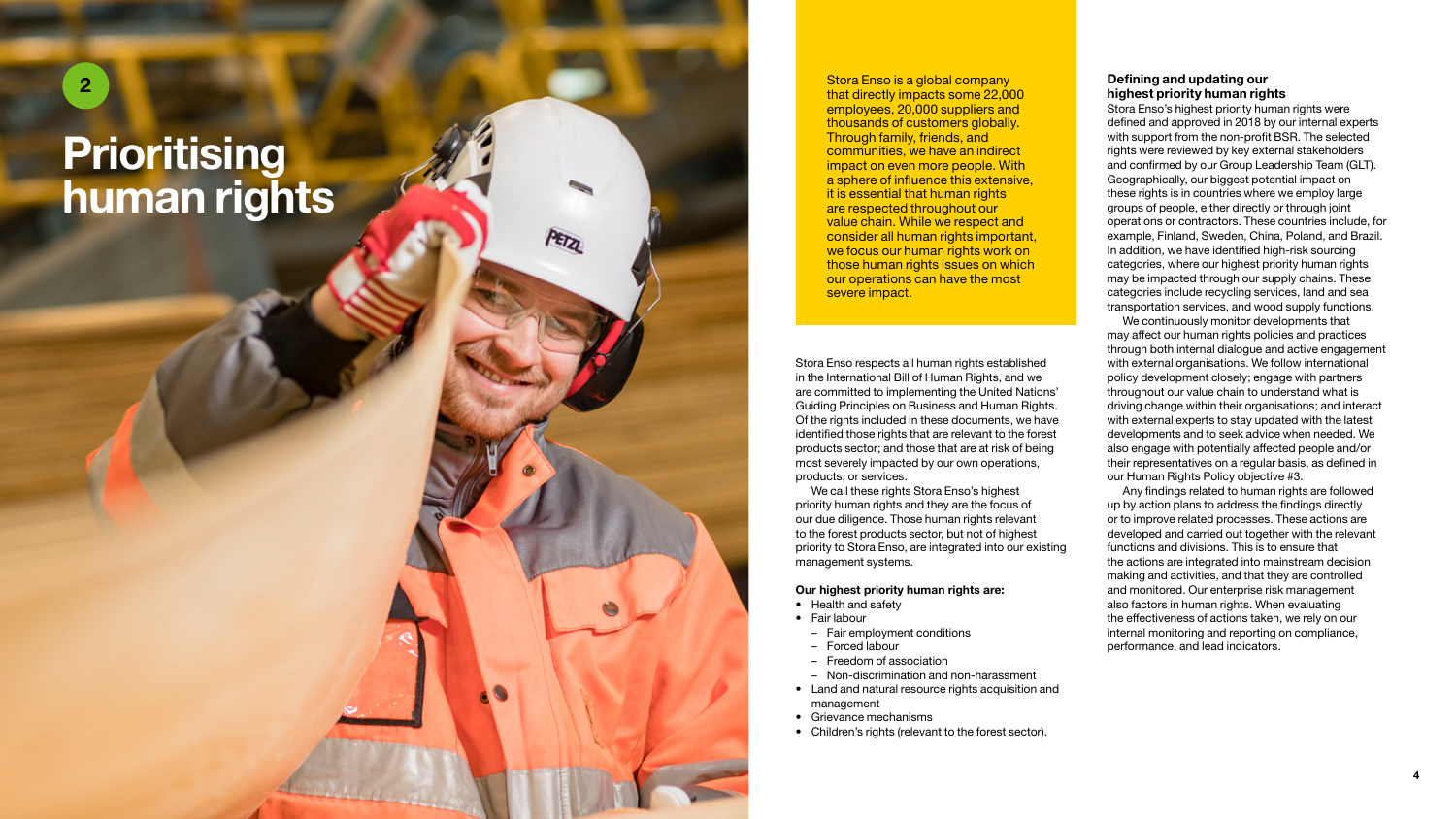### Health and safety

We strive to ensure that all employees, on-site contractors, and our wider workforce return safe from a healthy workplace every day; and to ensure that the health and safety of community members or on-site visitors is not adversely impacted by our operations or by those of our suppliers.

| What is it?                                                                                                                                                                                                                                                                                                                                                  | Why is it a priority to Stora Enso?                                                                                                                                                                                                                                                                                                                                                                                           | How do we address it?                                                                                                                                                                                                                                                                                                                                                                                                                                                                                                                      | <b>Read more</b>          |
|--------------------------------------------------------------------------------------------------------------------------------------------------------------------------------------------------------------------------------------------------------------------------------------------------------------------------------------------------------------|-------------------------------------------------------------------------------------------------------------------------------------------------------------------------------------------------------------------------------------------------------------------------------------------------------------------------------------------------------------------------------------------------------------------------------|--------------------------------------------------------------------------------------------------------------------------------------------------------------------------------------------------------------------------------------------------------------------------------------------------------------------------------------------------------------------------------------------------------------------------------------------------------------------------------------------------------------------------------------------|---------------------------|
| This commitment covers the rights<br>to life and health of our employees.<br>site visitors, contractor employees,<br>and community members. It includes<br>both industrial aspects, such as safe<br>and healthy workplaces (e.g. hygiene),<br>and occupational aspects, such as<br>workplace health (e.g. health and well-<br>being, and work/life balance). | We operate various mills where<br>heavy machinery, chemical use, and<br>emissions may present safety hazards<br>to operating and surrounding people<br>if not managed correctly. This could<br>have impacts on occupational safety,<br>wellbeing, and access to safe and<br>healthy air, water, and soil.<br>The way we use land for our forestry<br>and plantation operations may impact<br>the rights of local communities. | Stora Enso's goal is to provide an accident-<br>free workplace. We aim to provide a transparent<br>process to managing safety; facilitate the review<br>and discussion of unsafe behaviour; and create a<br>blame-free working environment. We also encourage<br>everyone to give feedback and provide ideas on how<br>to further improve safety.<br>We promote safety among our contractors and<br>suppliers through a dedicated e-learning and ask<br>suppliers for information on their safety performance<br>in our tendering process. | > AR Safety               |
|                                                                                                                                                                                                                                                                                                                                                              | We manage harvesting operations<br>where heavy machinery may present<br>safety hazards to operating and<br>surrounding people if not managed<br>correctly. This could have impacts on                                                                                                                                                                                                                                         | We assess and address our socio-environmental<br>impacts on local communities to minimise negative<br>impacts, maximise our positive influence, and<br>maintain a constructive community dialogue that<br>ensures our long-term license to operate.                                                                                                                                                                                                                                                                                        | > AR Communities          |
| a healthy and safe living environment,<br>including road safety and other<br>contractor operations.<br>We depend on the logistics of heavy<br>goods, such as wood, which may<br>impact the safety of anyone working                                                                                                                                          | We apply precautionary management actions to<br>mitigate and remedy potential adverse impacts on<br>the environment and people. We actively reduce<br>the energy intensity of our operations $-$ and in many<br>places also our dependency on fossil fuels.                                                                                                                                                                   | > AR Materials, residuals,<br>and waste<br>> AR Water<br>> AR Emissions and energy<br>> AR Climate Change<br>> Environmental Guidelines                                                                                                                                                                                                                                                                                                                                                                                                    |                           |
|                                                                                                                                                                                                                                                                                                                                                              | at our units, including contractor<br>employees, or operating the vehicles.<br>Vehicles transporting our goods may<br>also impact the safety of people<br>onboard or those traveling in the<br>vicinity of the vehicle.                                                                                                                                                                                                       | <b>Suppliers</b><br>While contractors are primarily responsible for their<br>own employees, we strive to ensure that everyone<br>working on our premises receives adequate safety<br>training.                                                                                                                                                                                                                                                                                                                                             | > AR Sustainable sourcing |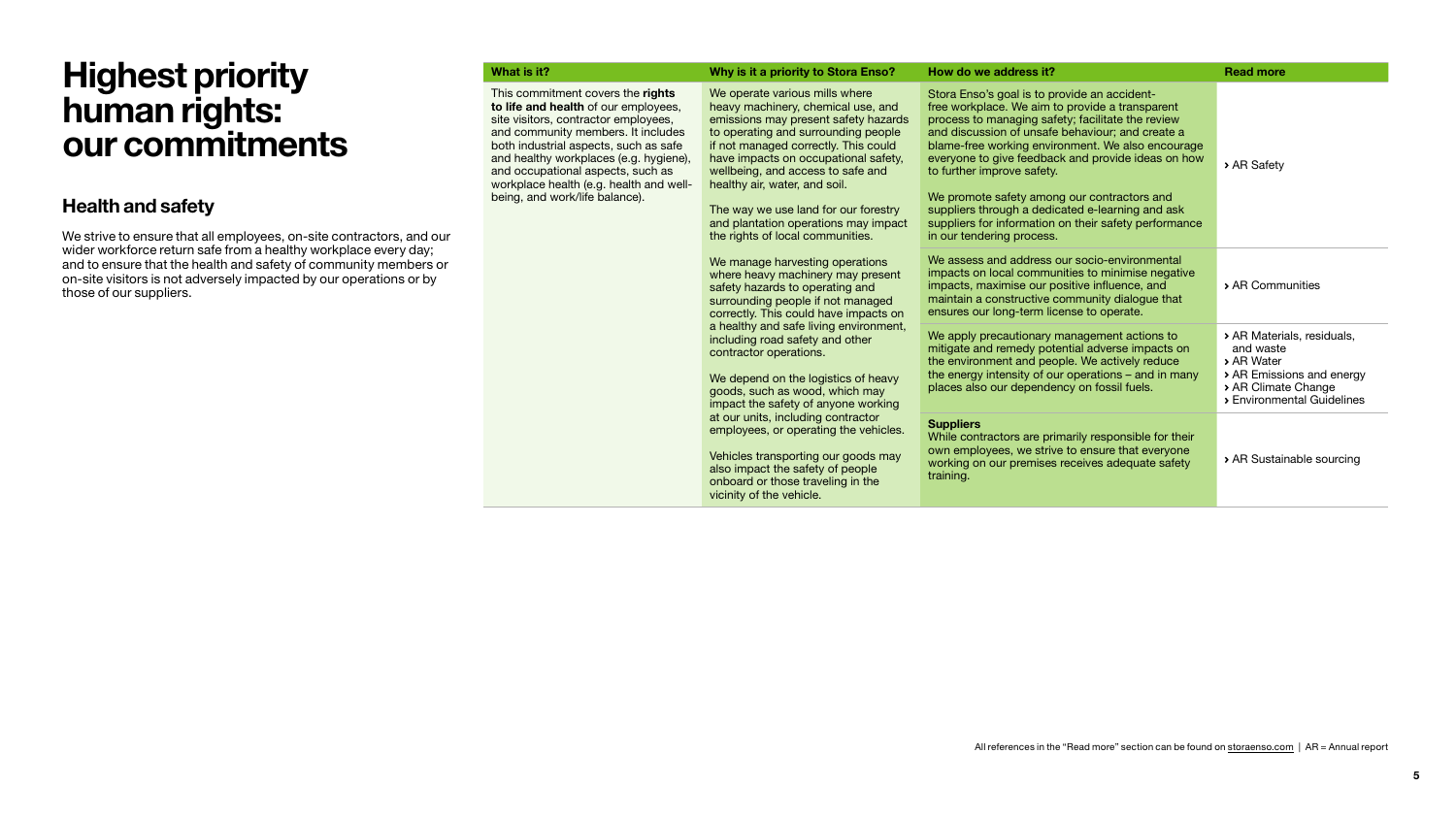### Fair labour

We strive to ensure fair employment conditions for all employees, on-site contractors, and our wider workforce. We always comply with applicable internal policies, national and regional legislation, relevant Collective Bargaining Agreements (CBAs), and international human rights standards. For Stora Enso, this human rights priority includes the rights to fair employment conditions. freedom of association, as well as freedom from forced labour, discrimination, and harassment.

What is it? Nead more why is it a priority to Stora Enso? How do we address it? Read more This commitment seeks to respect the rights of our employees, on-site contractors, and our wider workforce to: • Family life • Rest and leisure • Reasonable remuneration • Premium payment for overtime • Social security • Freedom of associaton and collective bargaining • Not be subjected to slavery, servitude, or forced labour • Freedom of movement • Non-discrimination • Security of the person • Not be subjected to torture, cruel, inhuman, or degrading treatment. As an employer, we have an impact on the working conditions of our own employees and those of our suppliers and contractors. Forced labour: While we recognise that modern slavery-related risks may exist in our own operations, we have determined that the greatest risk is in our complex and extensive supply chains. Recycling services, land and sea transportation services, and wood supply functions have been identified as having heightened risk for modern slavery in our sector. Based on an in-depth internal evaluation, we have identified China, Laos, Russia, Poland, and the Baltic countries as our highest risk markets for forced labour within these sourcing categories. While we mostly operate in societies where the freedom of association and collective bargaining is protected by legislation, we also have operations in areas where these rights are not always fully respected. Everyone has the right to feel safe. included, and respected at work. We have zero tolerance against discrimination and harassment of any kind. Yet we receive reports of such behaviour through Fair employment conditions: As set in our *Minimum Human Resources Requirements* for labour conditions, the *Global Framework Agreement* that we have signed with three global labour unions, and our *Supplier Code of Conduct*, we seek to ensure that all our employees and those of our contractors and suppliers have: • A clearly understood employment status and written contract • Reasonable working hours and adequate rest time • Reasonable remuneration • Premium payment for overtime • Paid holidays • Social security benefits. We strive to prevent and eliminate all forms of **forced** labour in our operations and supply chains, including modern slavery, child labour and debt bondage. We have taken a risk-based approach to addressing modern slavery by focusing our efforts on our supply chains. Slavery and Human [Trafficking Statement](https://www.storaenso.com/-/media/documents/download-center/documents/sustainability/slavery-and-human-trafficking-statement-2020.pdf) We respect the right of all workers to **freedom** of association, including joining or not joining associations and trade unions, and collectively bargain with the company. Where needed, we seek to facilitate other forms of worker representation. This commitment also includes respecting the right to be free from retaliation regardless of the worker's freely-made decision. To strengthen this commitment, we have signed a Global Framework Agreement with three labour unions. [AR Employees](https://www.storaenso.com/-/media/Documents/Download-center/Documents/Annual-reports/2021/STORAENSO_Annual_Report_2021.pdf#page=146) [AR Human Rights](https://www.storaenso.com/-/media/Documents/Download-center/Documents/Annual-reports/2021/STORAENSO_Annual_Report_2021.pdf#page=152) We do not tolerate **discrimination** against anyone based on their ethnicity, age, gender identity, disabilities, sexual orientation, religious beliefs,

political opinions, family status, social origins, or other such characteristics. This includes the prevention and addressing of discrimination during recruitment, employment, and termination processes.

We do not tolerate any form of **harassment**. including unwelcome or unwanted physical, sexual, psychological, or verbal conduct that would be considered intimidating, hostile, or offensive. We run awareness raising campaigns about harassment and encourage our employees to speak up when they

In addition, we require that our suppliers and contractors provide fair employment conditions to

witness or experience it.

their employees.

grievance channels.

6

[AR Sustainable sourcing](https://www.storaenso.com/-/media/Documents/Download-center/Documents/Annual-reports/2021/STORAENSO_Annual_Report_2021.pdf#page=156) [Stora Enso's Supplier Code](https://www.storaenso.com/-/media/documents/download-center/documents/suppliers/scoc-2021/stora-enso_supplier-code-of-conduct_2021_v1.pdf)

of Conduct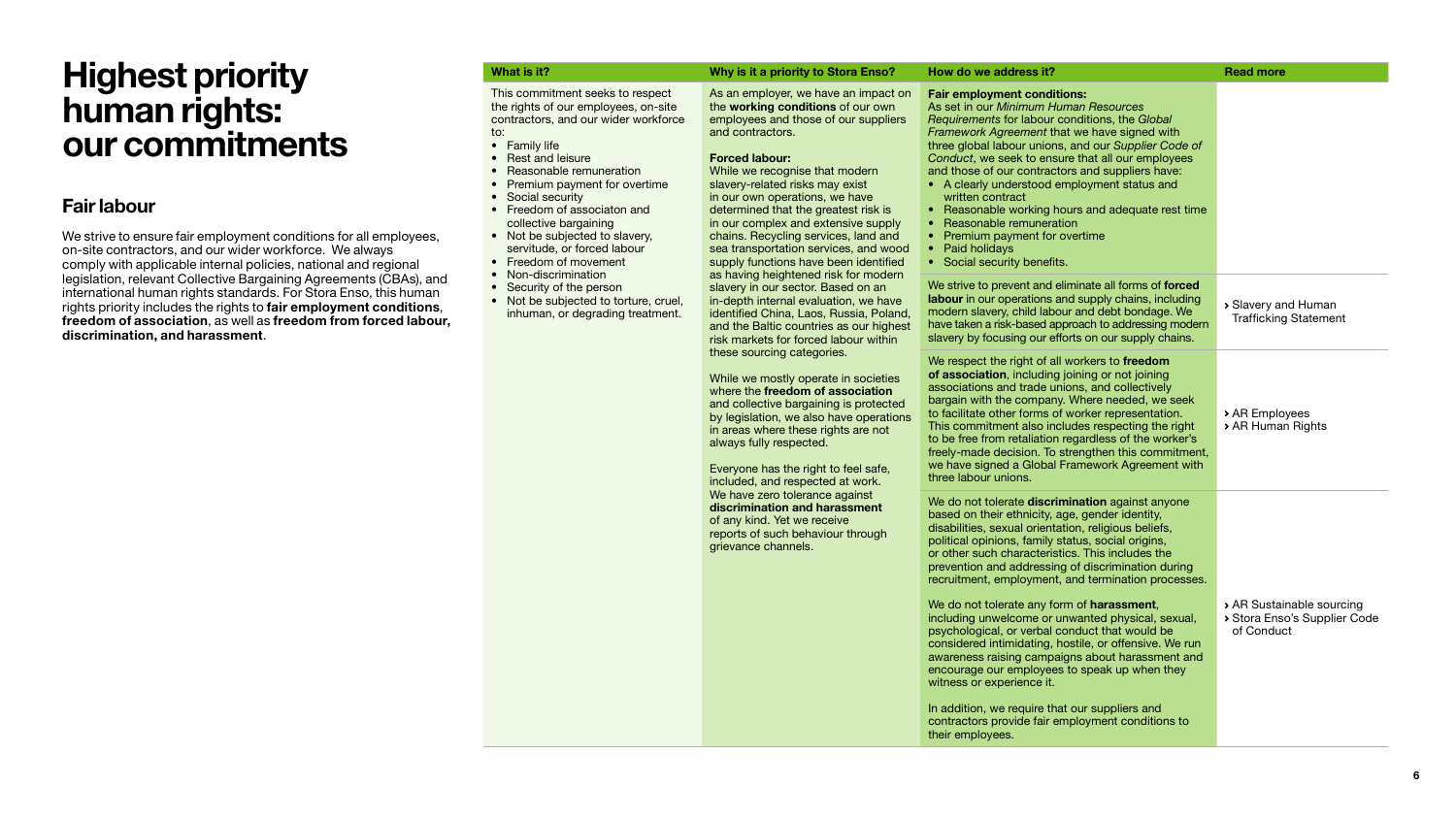### Acquisition and management of rights to land and natural resources

We strive to ensure that the acquisition and management of the rights to use land and natural resources, connected to our operations and supply chains, are done respecting the rights of stakeholders.

Land and natural resources rights must be **acquired** only through an adequate process of due diligence of the right to property or natural resources. This includes avoiding the involuntary removal of indigenous peoples from the lands and natural resources that they traditionally occupy or use.

Land and natural resource **management** must respect the rights to life, health, and adequate standard of living of communities affected by our business activities. This requires that the adverse impacts on soil, air, water, and ecosystem services relied on by communities are prevented, mitigated, or remedied. Decommissioning or divestment processes must avoid, mitigate, or remedy consequent human rights impacts, and must leave affected stakeholders in the same or a better situation than immediately prior to the investment or the commencement of operations.

| What is it?                                                                                                                                                                                                                                                                                                                                                                      | Why is it a priority to Stora Enso?                                                                                                                                                                                                                                                                                                                                                                                                                                                                                                                                                                              | How do we address it?                                                                                                                                                                                                                                                                                                                                                                                                                                                                                                                                                               | <b>Read more</b>                                 |
|----------------------------------------------------------------------------------------------------------------------------------------------------------------------------------------------------------------------------------------------------------------------------------------------------------------------------------------------------------------------------------|------------------------------------------------------------------------------------------------------------------------------------------------------------------------------------------------------------------------------------------------------------------------------------------------------------------------------------------------------------------------------------------------------------------------------------------------------------------------------------------------------------------------------------------------------------------------------------------------------------------|-------------------------------------------------------------------------------------------------------------------------------------------------------------------------------------------------------------------------------------------------------------------------------------------------------------------------------------------------------------------------------------------------------------------------------------------------------------------------------------------------------------------------------------------------------------------------------------|--------------------------------------------------|
| This commitment seeks to respect<br>the rights to:<br>• Safe and healthy living environment<br>and natural resources, including air,<br>water, and soil, in adequate quality<br>and quantity.<br>• Own property alone or in<br>association with others<br>• Self-determination of peoples<br>through the free pursuit of their<br>economic, social, and cultural<br>development, | Stora Enso is one of the biggest<br>private forest owners in the world.<br>We also manage vast areas of<br>forests and plantations. At the<br>end of 2021, Stora Enso owned or<br>leased lands covering a total area of<br>2.01 million hectares.<br>Using forests or land for tree<br>plantations may impact the human<br>rights of local communities, forestry<br>workers, and forest owners.<br>Stora Enso recognises that the areas<br>where we operate are of value to<br>different stakeholders, and that our<br>operations may have an impact on the<br>ways they are accustomed to using<br>those areas. | Maintaining good dialogue with affected people helps<br>to ensure that they feel heard and that their rights are<br>respected. For example, we engage with potentially<br>affected communities, forest owners, and/or non-<br>governmental organisations when planning and<br>conducting harvesting operations to ensure that all<br>parties agree on our approach.<br>The form and frequency of our engagement with local<br>communities is shaped by the local context. Many<br>of our employees live in the communities and have a<br>deeper understanding of the local context. | > AR Communities<br>> AR Human rights            |
| • Water and sanitation for domestic<br>and livelihood purposes<br>• Adequate standard of living<br>Participate in cultural life,<br>$\bullet$<br>Freedom of assembly and<br>$\bullet$<br>peaceful protest                                                                                                                                                                        |                                                                                                                                                                                                                                                                                                                                                                                                                                                                                                                                                                                                                  | We have adopted an integrated approach to land<br>use around our plantations. This includes applied<br>integrated land use models in Uruguay and Brazil to<br>benefit local farmers and communities as well the<br>company.                                                                                                                                                                                                                                                                                                                                                         | > AR Communities<br>> Environmental Guidelines   |
|                                                                                                                                                                                                                                                                                                                                                                                  |                                                                                                                                                                                                                                                                                                                                                                                                                                                                                                                                                                                                                  | Community consultations, including Free, Prior, and<br>Informed Consent (FPIC), are a key element in our<br>human rights due diligence and forestry operations,<br>especially concerning land leasing and indigenous<br>peoples' rights. In Central Sweden, for example,<br>we have had special agreements on land use with<br>five Sámi communities since 1992 and continue to<br>maintain good relations with them.                                                                                                                                                               | $\rightarrow$ Engaging with<br>vulnerable groups |
|                                                                                                                                                                                                                                                                                                                                                                                  |                                                                                                                                                                                                                                                                                                                                                                                                                                                                                                                                                                                                                  | We also follow relevant forest certification<br>requirements on identifying and upholding indigenous<br>peoples' legal and customary rights.                                                                                                                                                                                                                                                                                                                                                                                                                                        |                                                  |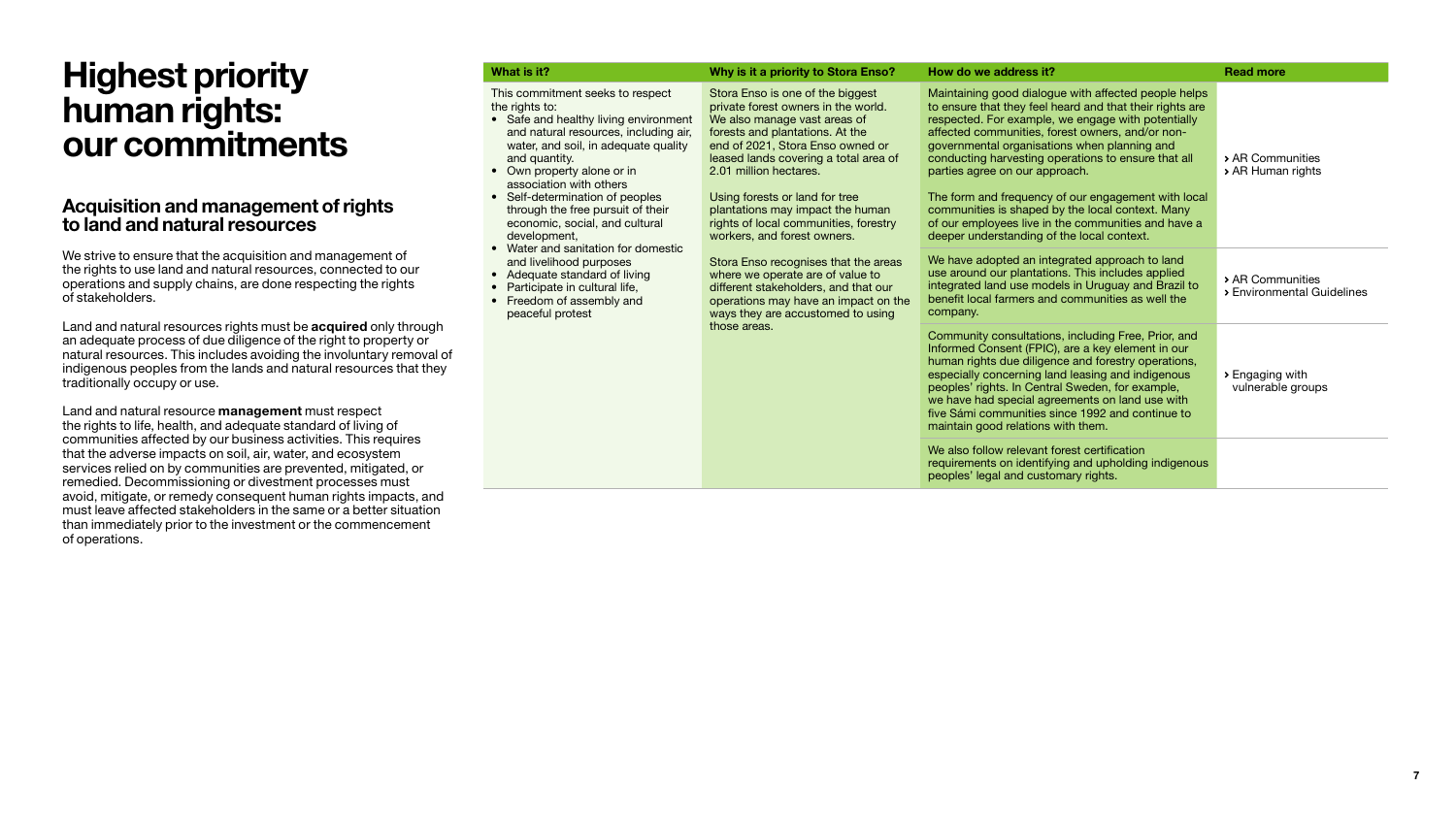### Grievance mechanisms

We strive to ensure access for all employees, on-site contractors, our wider workforce, and external stakeholders to confidential grievance mechanisms and effective forms of justice and remedies.

|                     | What is it?                                                                                                                                                                                                         | Why is it a priority to Stora Enso?                                                                                                                                                                                                                                                                                                                                                                                                             | How do we address it?                                                                                                                                                                                                                                                                                                                                                                                                                                                                                                                                                                                                                                                                                                                                                                                                                                                                                                 | <b>Read more</b>                          |
|---------------------|---------------------------------------------------------------------------------------------------------------------------------------------------------------------------------------------------------------------|-------------------------------------------------------------------------------------------------------------------------------------------------------------------------------------------------------------------------------------------------------------------------------------------------------------------------------------------------------------------------------------------------------------------------------------------------|-----------------------------------------------------------------------------------------------------------------------------------------------------------------------------------------------------------------------------------------------------------------------------------------------------------------------------------------------------------------------------------------------------------------------------------------------------------------------------------------------------------------------------------------------------------------------------------------------------------------------------------------------------------------------------------------------------------------------------------------------------------------------------------------------------------------------------------------------------------------------------------------------------------------------|-------------------------------------------|
| tractors,<br>ential | This commitment seeks to respect<br>the right of our internal and external<br>stakeholders to access to an<br>effective remedy in cases where<br>we have caused on contributed to<br>impacts on their human rights. | To successfully prevent, address,<br>and remedy human rights impacts,<br>and risks thereof, we must be<br>aware of them. Ensuring that all our<br>stakeholders know how to report<br>such impacts to us helps us identify<br>permeating issues across our<br>operations and to act on them.<br>Grievance channel accessibility is<br>also a requirement of the UN Guiding<br>Principles on Business and Human<br>Rights that we seek to fulfil. | We encourage our employees to report any<br>suspected cases of misconduct or unethical<br>behaviour to their manager, local human resources,<br>or responsible internal units.<br>We use an external service through which our<br>employees, contractor employees who regularly<br>work on our premises, and external stakeholders<br>can anonymously report potential noncompliance<br>cases online or by phone or mail. To ensure that all<br>stakeholders are aware of this grievance channel and<br>know how to use it, we promote it at various contact<br>points through different communications activities.<br>Our operation in China has established an internal<br>grievance channel in local languages for stakeholders<br>with inadequate knowledge of the main language.<br>Our joint operations Veracel in Brazil and Montes del<br>Plata in Uruguay also have their own local grievance<br>mechanisms. | > AR Business ethics<br>> AR Human Rights |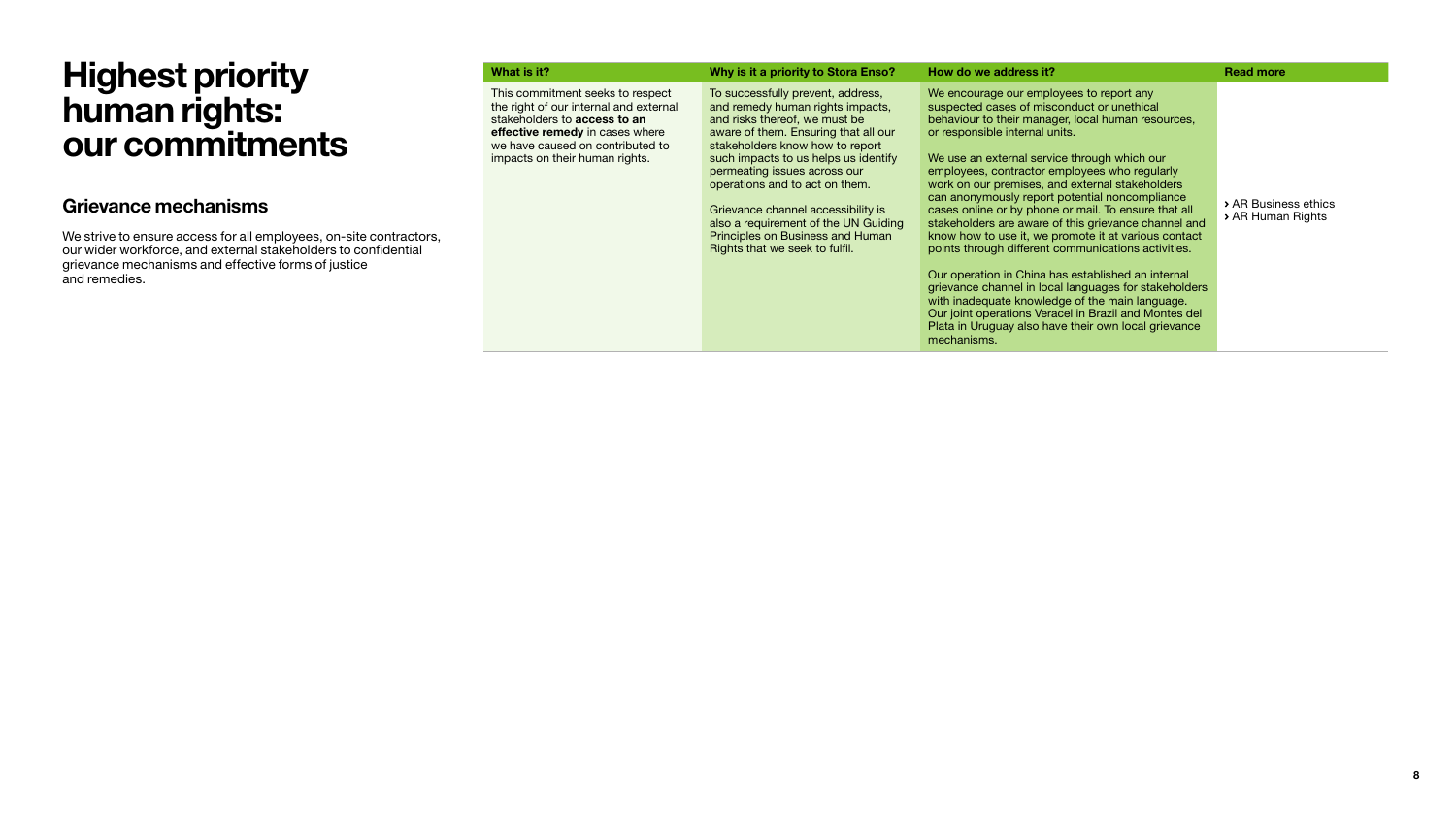### Children's rights

(relevant to the forest products sector)

We strive to respect children's rights, in accordance with the relevant Children's Rights and Business Principles.

| What is it?                                                                                                                                                                                                                                                                                                  | Why is it a priority to Stora Enso?                                                                                                                                                                                                                                                                                                                                                                                                                                                                                                                                                                                                                                                                                                                                                                                                             | How do we address it?                                                                                                                                                                                                                                                                                                                                                                                                                                                                                                                                                                                                                                                                                                                                                                                                                                                                                                                                                                                                                                                                                                                                                                                                                                                                                                                                                                                      | <b>Read more</b>                                    |
|--------------------------------------------------------------------------------------------------------------------------------------------------------------------------------------------------------------------------------------------------------------------------------------------------------------|-------------------------------------------------------------------------------------------------------------------------------------------------------------------------------------------------------------------------------------------------------------------------------------------------------------------------------------------------------------------------------------------------------------------------------------------------------------------------------------------------------------------------------------------------------------------------------------------------------------------------------------------------------------------------------------------------------------------------------------------------------------------------------------------------------------------------------------------------|------------------------------------------------------------------------------------------------------------------------------------------------------------------------------------------------------------------------------------------------------------------------------------------------------------------------------------------------------------------------------------------------------------------------------------------------------------------------------------------------------------------------------------------------------------------------------------------------------------------------------------------------------------------------------------------------------------------------------------------------------------------------------------------------------------------------------------------------------------------------------------------------------------------------------------------------------------------------------------------------------------------------------------------------------------------------------------------------------------------------------------------------------------------------------------------------------------------------------------------------------------------------------------------------------------------------------------------------------------------------------------------------------------|-----------------------------------------------------|
| This commitment seeks to respect<br>the additional human rights of<br>individuals below 18 years of age to<br>special protection. Stora Enso has<br>identified a subset of the Children's<br>Rights and Business Principles <sup>3</sup> that<br>are particularly relevant to the forest<br>products sector. | Our operations may impact children's<br>rights just as they may impact any<br>other human rights mentioned in this<br>document. For example, the impacts<br>that our operations may have on the<br>environment, may impact the health<br>and safety of children as they would<br>those of adults.<br>But as children are dependent on the<br>conditions and decisions of adults,<br>they are a vulnerable group that<br>should be paid special attention to.<br>Stora Enso's operations may impact<br>the working conditions of parents<br>and caregivers, which, in turn, may<br>impact the lives of the children they<br>provide for.<br>Our marketing and communications<br>may use imagery of children. This<br>requires careful consideration for the<br>protection of the privacy and decency<br>of the children depicted in the imagery. | We contribute to the elimination of child labour <sup>4</sup> in all<br>activities and business relationships. For example,<br>our suppliers are encouraged to have robust age<br>verification procedures and records in place to ensure<br>that no underage persons work in their operations.<br>We ensure decent work <sup>4</sup> for young workers <sup>4</sup> , parents,<br>and caregivers. For example, our Minimum Human<br>Resources Requirements for labour conditions outline<br>our requirements for the working conditions of our<br>employees. We are also committed to the terms<br>and conditions of the Global Framework Agreement<br>that we have signed with three global labour unions.<br>Our Supplier Code of Conduct places similar<br>requirements on our contractors and suppliers.<br>We strive to ensure the protection, health, and<br>safety of children in all operations and activities.<br>For example, we carefully consider and prevent or<br>minimise potential impacts on children's rights due<br>to environmental impacts or the acquisition and<br>management of rights to land and natural resources.<br>We strive to ensure that our marketing and<br>communications respect children's rights. For<br>example, Stora Enso's Guidelines for using images<br>of children outline our requirements for aspects to<br>be considered when using images of children or | $\triangleright$ Engaging with<br>vulnerable groups |

organising photoshoots that involve children.

<sup>3</sup> Principles 2, 3, 4, 5, 6, and 7. See all principles here: http://childrenandbusiness.org.<br><sup>4</sup> Definition in accordance with [Children's Rights and Business Principles' Glossary of terms](http://childrenandbusiness.org/the-principles/glossary/)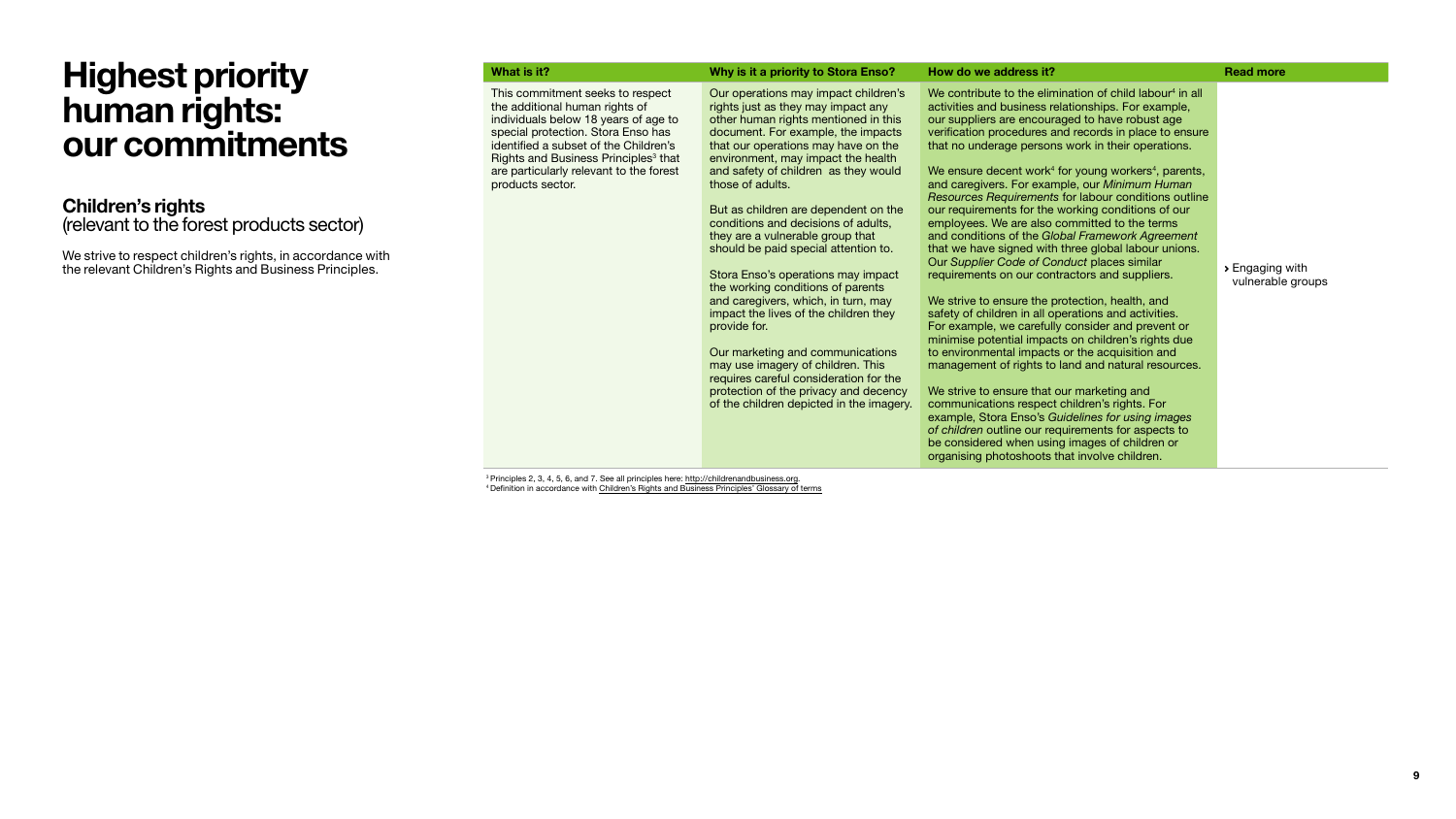## Integrating human rights into our sustainability work

Respecting human rights is an integral part of our social responsibility and our sustainability approach, which is the foundation and framework for sustainability at Stora Enso. This table, although not exhaustive, presents how human rights impacts, both positive and negative, are connected to – and integrated into – the agenda. Many of the potential impacts are connected to our highest priority human rights.

<span id="page-10-0"></span>



Human rights **Community** Sustainable sourcing Emissions and energy Sustainable forestry Materials, residuals, and waste **Water** Employees **Safety** Business ethics Our foundation is in responsible business practices

| <b>Sustainability topic</b> |                                                                                                                                                                                                                                                                                                                                                                                                                                                                                            | More information about how we address these impacts. |
|-----------------------------|--------------------------------------------------------------------------------------------------------------------------------------------------------------------------------------------------------------------------------------------------------------------------------------------------------------------------------------------------------------------------------------------------------------------------------------------------------------------------------------------|------------------------------------------------------|
| <b>Employees</b>            | Our operations and activities may impact the following human rights<br>A safe and healthy work environment, including occupational safety, wellbeing, and access to safe and healthy air, water, and soil.<br>Fair employment conditions, including:<br>• A clearly understood employment status and written contract<br>• Reasonable working hours and adequate rest time<br>• Reasonable remuneration<br>• Premium payment for overtime<br>• Annual leave<br>• Social security benefits. | > AR Employees<br>> AR Business ethics               |
|                             | Not be subjected to forced labour, including forced overtime, bonded labour, or human trafficking, in our operations or value chain.                                                                                                                                                                                                                                                                                                                                                       |                                                      |
|                             | Freedom of association, including the right to form and join a trade union, or another form of worker representation.                                                                                                                                                                                                                                                                                                                                                                      | > Annual statement on slavery and human trafficking  |
|                             | Not to be subjected to <b>discrimination or harassment</b> of any kind during recruitment, employment, and termination processes.                                                                                                                                                                                                                                                                                                                                                          |                                                      |
|                             | Access to grievance mechanisms to<br>• Report grievances related to Stora Enso's operations and activities<br>• Seek remedy to impacts on their human rights, which we or our supply chains have caused or contributed to.                                                                                                                                                                                                                                                                 |                                                      |
|                             | Privacy, including data privacy.                                                                                                                                                                                                                                                                                                                                                                                                                                                           |                                                      |
|                             | In addition, fair employment conditions, including working hours and compensation, help safeguard children's rights as they enable a secure and enjoyable family<br>life. Stora Enso strives to ensure these for those caregivers who are employed by the company, and by promoting the same to our partners and suppliers.                                                                                                                                                                |                                                      |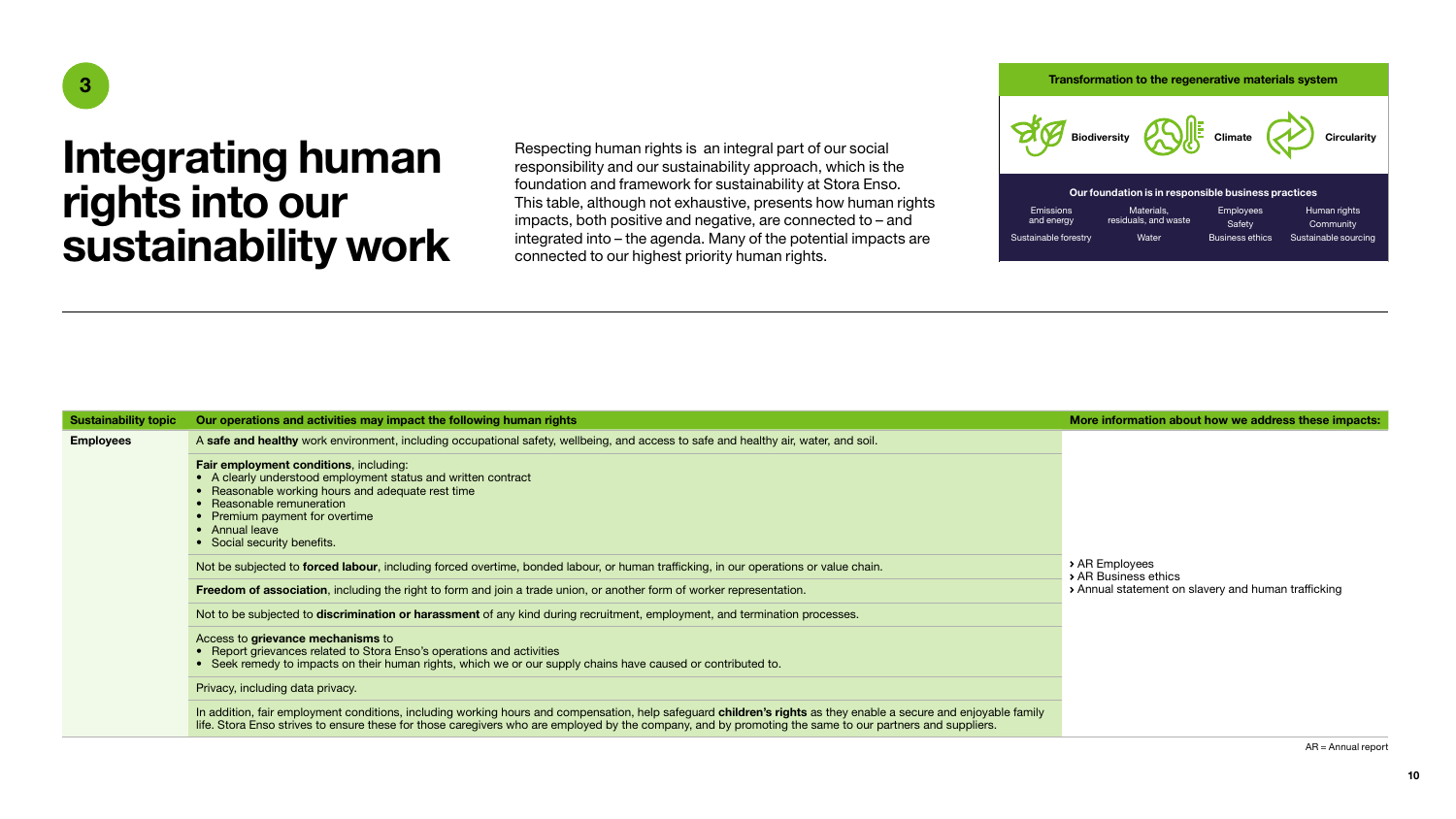| <b>Sustainability topic</b>    | Our operations and activities may impact the following human rights                                                                                                                                                                                                                                                                                                                                                               | More information about how we address these impacts:                                                                    |  |
|--------------------------------|-----------------------------------------------------------------------------------------------------------------------------------------------------------------------------------------------------------------------------------------------------------------------------------------------------------------------------------------------------------------------------------------------------------------------------------|-------------------------------------------------------------------------------------------------------------------------|--|
| <b>Communities</b>             | A safe and healthy living environment, including road safety and access to safe and healthy air, water, and soil.                                                                                                                                                                                                                                                                                                                 |                                                                                                                         |  |
|                                | An adequate standard of living, own property, self-determination, participation in cultural life, and freedom of assembly and peaceful protest, when we acquire and<br>manage the rights to use land and natural resources. Special attention should be paid to indigenous peoples' rights.<br>> AR Communities                                                                                                                   |                                                                                                                         |  |
|                                | Access to grievance mechanisms to<br>• Report grievances related to Stora Enso's operations and activities<br>• Seek remedy to impacts on their human rights, which we or our supply chains have caused or contributed to.                                                                                                                                                                                                        | > AR Business ethics<br>> AR Human rights<br>> Stora Enso's SpeakUp hotline                                             |  |
|                                | Be treated with dignity and respect by security personnel, especially in conflict situations.                                                                                                                                                                                                                                                                                                                                     |                                                                                                                         |  |
|                                | In addition, we give special attention to vulnerable groups, including children, in all work involving communities.                                                                                                                                                                                                                                                                                                               |                                                                                                                         |  |
| <b>Business ethics</b>         | Access to effective remedy through <b>grievance mechanisms</b> , including both internal and external stakeholders.                                                                                                                                                                                                                                                                                                               |                                                                                                                         |  |
|                                | Data privacy, including employees, business partners, and other stakeholders.                                                                                                                                                                                                                                                                                                                                                     | > AR Business ethics<br>> Stora Enso's reporting hotline                                                                |  |
|                                | In addition, corruption can have adverse impacts on numerous human rights such as the rights to health, education, or fair trial. Stora Enso has a zero tolerance for<br>corruption and implements a rigorous compliance strategy to help ensure that no corruption exists in our operations or value chain.                                                                                                                      |                                                                                                                         |  |
| Materials, water,<br>and waste | A healthy environment through<br>• Preventing the excessive use of natural resources<br>• Preventing unauthorized emissions, discharges, or damage to the natural environment from industrial operations.                                                                                                                                                                                                                         | > AR Materials, residuals, and waste<br>> AR Water<br>> Environmental Guidelines                                        |  |
| <b>Climate change</b>          | A safe and healthy living environment, which can be impacted by climate change-related natural disasters and changes to ecosystems if greenhouse gas emissions<br>are not controlled and reduced. Potential impacts include:<br>• Reduced access to clean water and sanitation.<br>• Inadequate standard of living through the loss of livelihoods.<br>• Physical and economic insecurity, which risks creating climate refugees. | > AR Climate Change<br>> AR Emissions and energy<br>> Environmental Guidelines                                          |  |
| <b>Sustainable</b>             | A safe and healthy work environment when working in the forests and plantations that we own, lease, manage, or buy wood from.                                                                                                                                                                                                                                                                                                     |                                                                                                                         |  |
| forestry                       | Fair employment conditions when working in the forests and plantations that we own, lease, manage, or buy wood from.                                                                                                                                                                                                                                                                                                              | > AR Biodiversity and forests<br>> Sustainable forestry                                                                 |  |
|                                | An adequate standard of living, own property, self-determination, participation in cultural life, and freedom of assembly and peaceful protest, when we acquire and<br>manage the rights to use land and natural resources. Special attention should we given to indigenous peoples' rights.                                                                                                                                      | > Environmental Guidelines<br>> AR Employees<br>> AR Business ethics                                                    |  |
|                                | Access grievance mechanisms to report grievances related to Stora Enso's operations and activities and to seek remedy to impacts on their human rights, which<br>we or our supply chains have caused or contributed to.                                                                                                                                                                                                           | > Stora Enso's SpeakUp hotline                                                                                          |  |
| <b>Customers</b>               | Buy, use, and sell <b>safe and healthy</b> products and have access to safe and healthy air, water, and soil processes.                                                                                                                                                                                                                                                                                                           | > AR Product sustainability<br>> AR Materials, residuals, and waste                                                     |  |
| and products                   | Access grievance mechanisms to<br>• Report grievances related to Stora Enso's operations and activities<br>• Seek remedy to impacts on their human rights, which we or our supply chains have caused or contributed to.                                                                                                                                                                                                           | > AR Water<br>> AR Emissions and energy<br>> Environmental Guidelines<br>> AR Business ethics                           |  |
|                                | Privacy, including data privacy.                                                                                                                                                                                                                                                                                                                                                                                                  | > Stora Enso's SpeakUp hotline                                                                                          |  |
| <b>Sustainable</b><br>sourcing | All the above-mentioned impacts on human rights may exist in our supply chains.                                                                                                                                                                                                                                                                                                                                                   | > AR Sustainable sourcing<br>> Stora Enso's Supplier Code of Conduct<br>> Stora Enso's Practical Guidance for Suppliers |  |
| <b>Investors</b>               | Potential and current investors should receive accurate, transparent, and timely information about human rights targets and performance.                                                                                                                                                                                                                                                                                          | > AR Stora Enso in Capital markets                                                                                      |  |